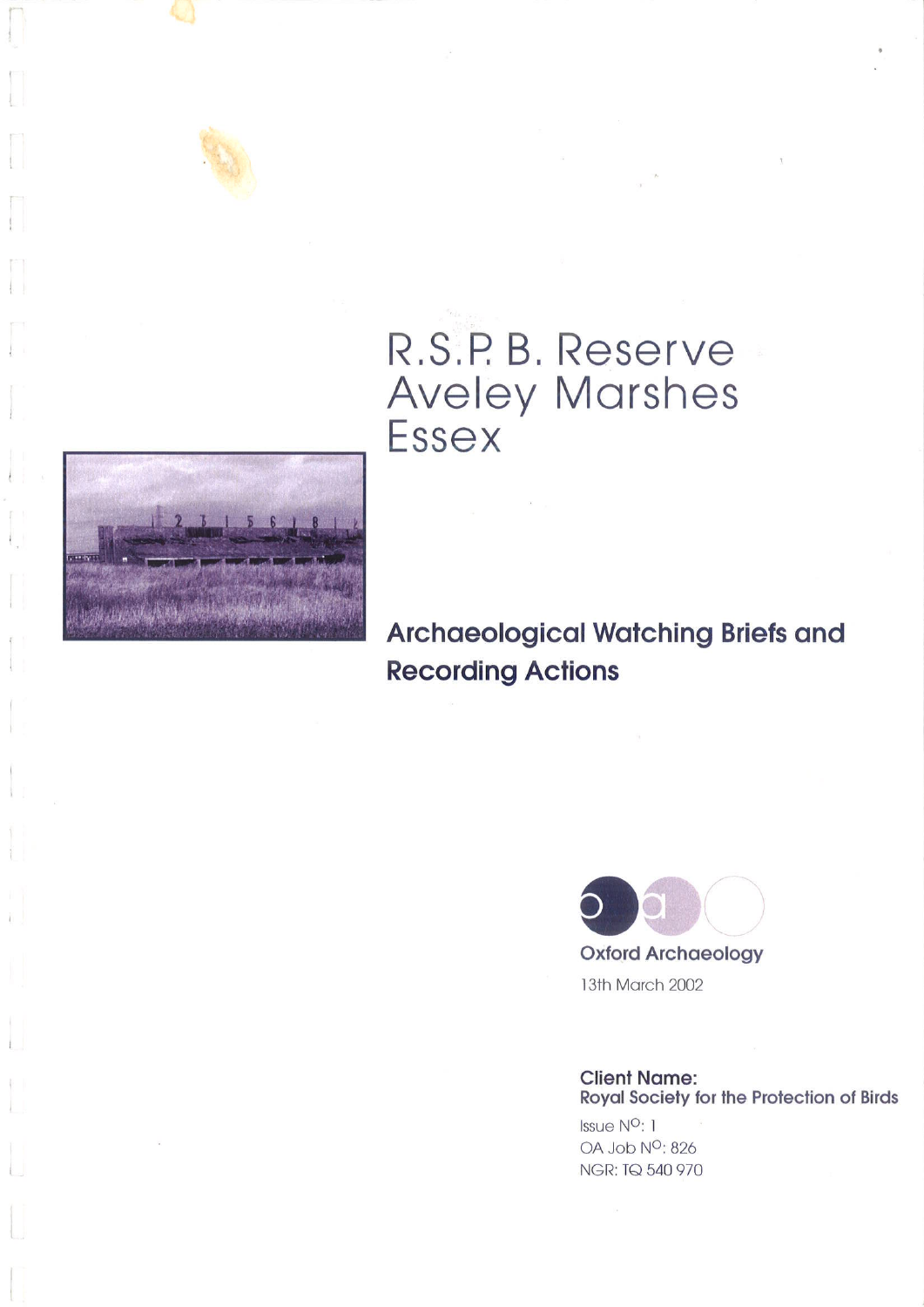**Client Name:** 

Royal Society for the Protection of Birds

### **Client Ref No:**

Aveley Marshes Essex. **Document Title:** Archaeological Watching Brief and Recording Actions 2001-2002

Watching Brief **Document Type: Issue Number:**  $\mathbf{1}$ National Grid Reference: TQ 540970 Planning Reference: 826 OA Job Number: RWAM01 Site Code: RWAMWB1 Invoice Code: Museum Accession No: E C Stafford Prepared by: Site Supervisor Position: 13th March 2002 Date: Ianto Wain Checked by: Project Manager Position: 13th March 2002 Date: R J Williams Approved by: Position:

Signed. R. Indh

Document File Location

Graphics File Location Illustrated by

Director: Business Development and Operations 14th March 2002

X:\Rainham Marshes RSPB RWAM--\Rwamwb1 - 1st watching brief, ditches and cattle pen\RWAM01 interim.doc oaupubs1/alldrawings/rwamwb/rainham Roz Smith

Date:

This document has been prepared for the titled project or named part thereof and should not be relied upon or used for any other project without an independent check being carried out as to its suitability and prior written authority of Oxford Archaeology being obtained. Oxford Archaeology accepts no responsibility or liability for the consequences of this document being used for a purpose other than the purposes for which it was commissioned. Any person/party using or relying on the document for such other purposes agrees, and will by such use or reliance be taken to confirm their agreement to indemnify Oxford Archaeology for all loss or damage resulting therefrom. Oxford Archaeology accepts no responsibility or liability for this document to any party other than the person/party by whom it was commissioned.

**Oxford Archaeology** © Oxford Archaeological Unit Ltd 2002 Janus House Osney Mead Oxford OX2 0ES t: (0044) 01865 263800 f: (0044) 01865 793496

e: info@oxfordarch.co.uk w: www.oxfordarch.co.uk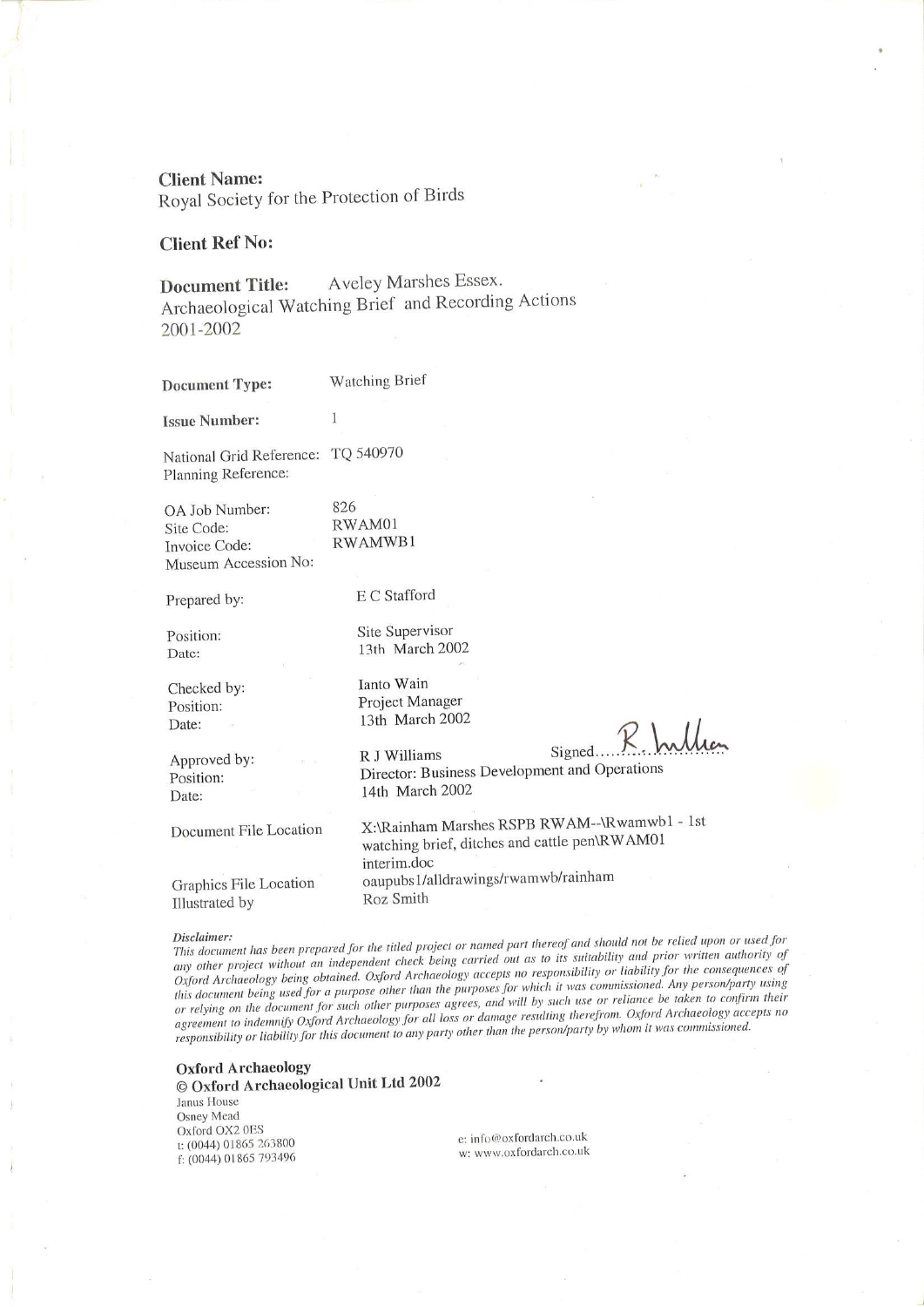# **AVELEY MARSHES ESSEX**

## **ARCHAEOLOGICAL WATCHING BRIEF** AND RECORDING ACTIONS 2001-2 **REPORT**

### **CONTENTS**

|                | 1.2 |            |  |
|----------------|-----|------------|--|
|                |     |            |  |
| 2              |     |            |  |
|                |     |            |  |
|                |     |            |  |
| 3              |     |            |  |
|                |     |            |  |
|                |     |            |  |
|                |     |            |  |
|                | 33  |            |  |
|                |     |            |  |
| $\overline{4}$ |     |            |  |
|                |     |            |  |
|                |     |            |  |
|                |     | Appendix 1 |  |
| Appendix 2     |     |            |  |
|                |     |            |  |

### **LIST OF FIGURES**

| Fig. 1 | OS Site location map |  |
|--------|----------------------|--|
|--------|----------------------|--|

- Fig. 2 Site plan of area of watching brief<br>Fig. 3 Plan of early  $20<sup>th</sup>$  century tramway
-